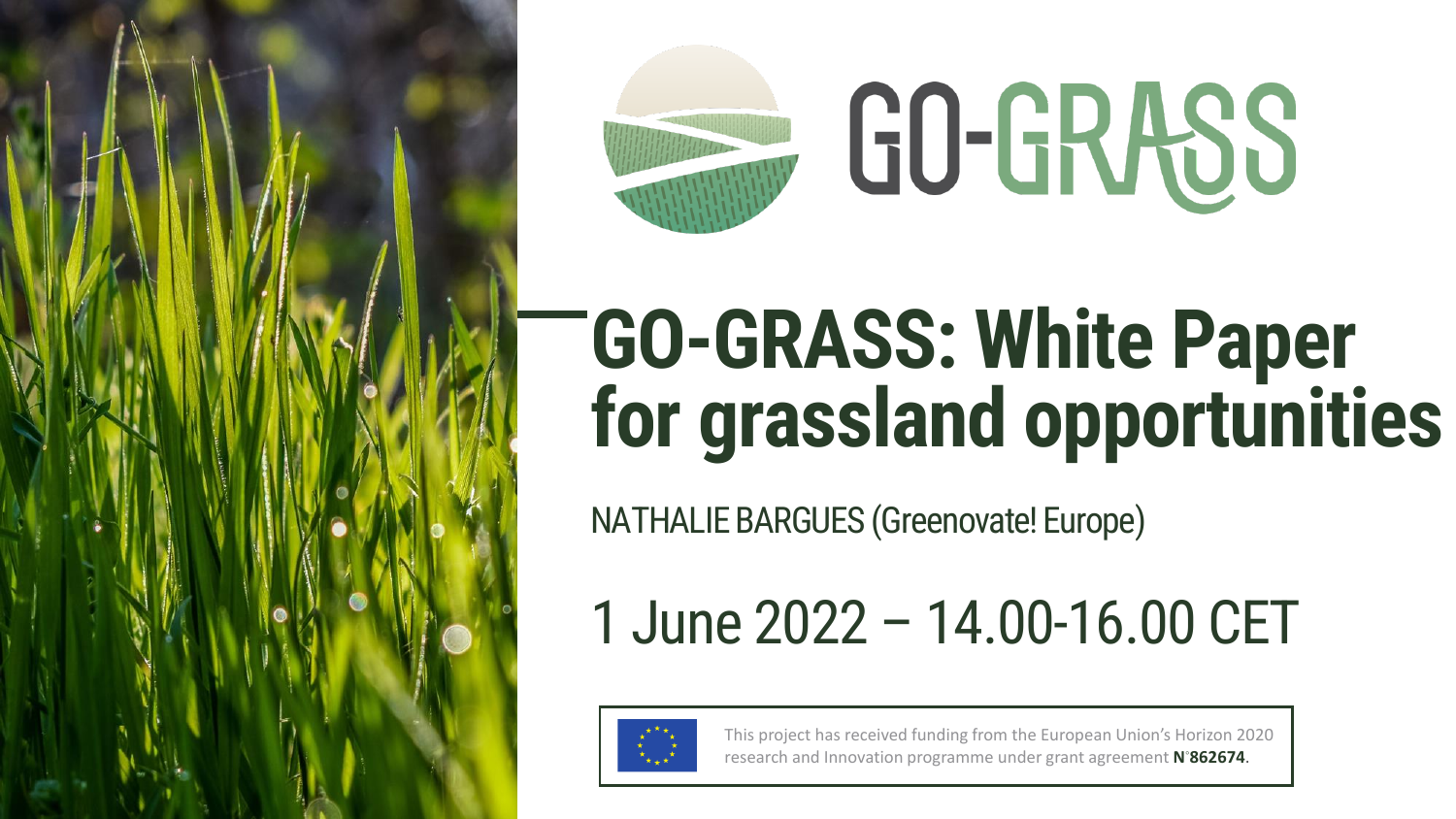### **White Paper on Grassland Opportunities**



### Objective of the White Paper:

Provide an overview of policy measures, support actions and key recommendations supporting the implementation, adaptation, and replication of the GO-GRASS business models in various regions.



**2**

**Focus on key obstacles and relevant regulations, to identify policy gaps and propose targeted policy solutions to support grassland valorisation in Europe**





This project has received funding from the European Union's Horizon 2020 research and innovation programme under grant agreement **N° 862674**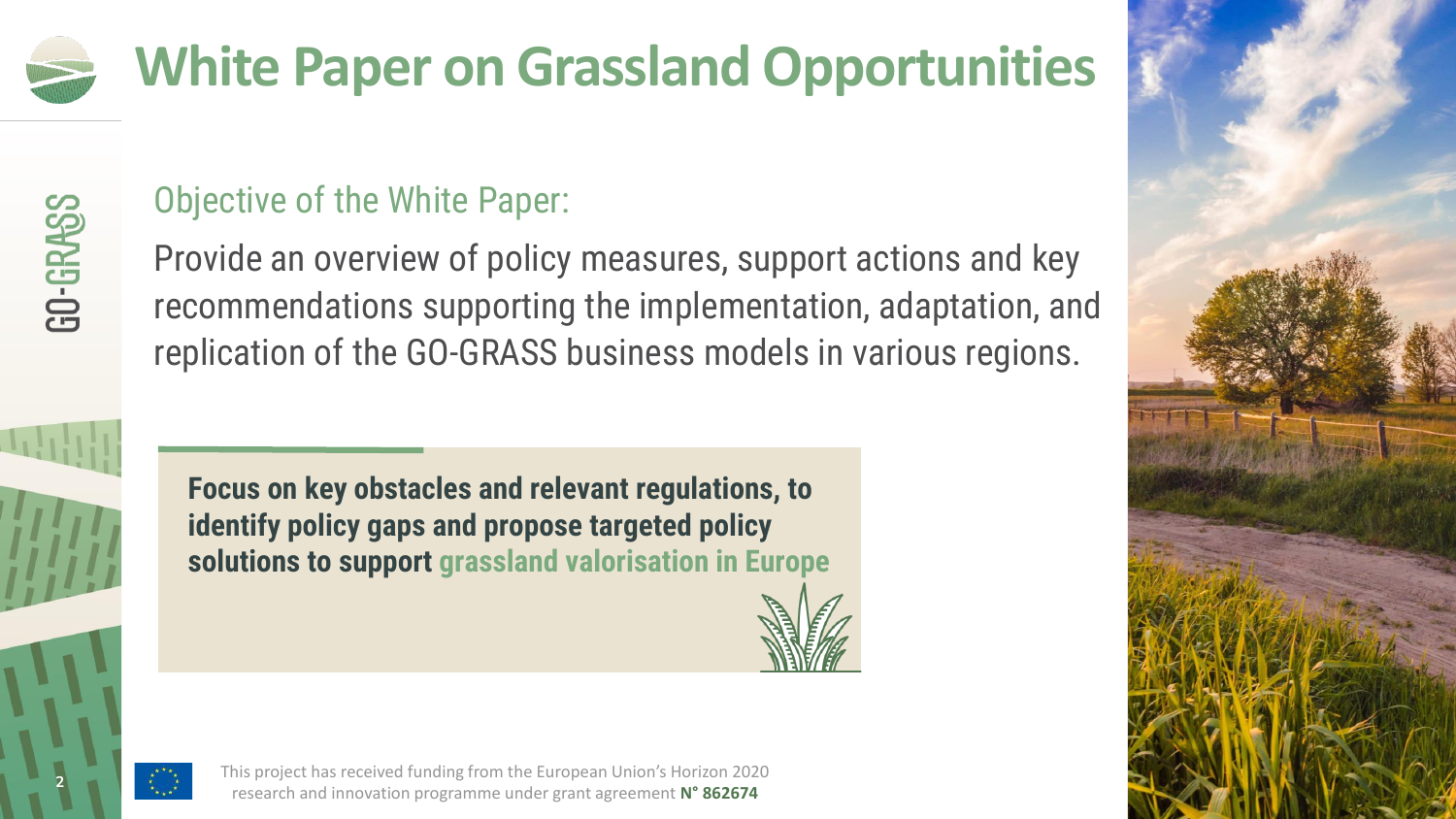## **White Paper on Grassland Opportunities**

Why are business environments relevant?

#### **Grassland valorisation in Europe — status and needs**

Status and statistical overview of grassland use Environmental, technological, social, economic challenges and conditions

#### **Policy frameworks for valorisation of grasslands**

European policy for grasslands and the bioeconomy Policies applied to grasslands bioeconomy in European countries Regional and rural development policy

#### **Innovation and opportunities**

Creating new products from grass and green fodder (animal feed, nutrients, animal bedding, biochar, bioenergy, paper, packaging) Innovation related to grass-based soil carbon storage/sequestration New value chains and optimal scenarios: creating a market for grass-based products Good practices

#### → **Policy recommendations**

This project has received funding from the European Union's Horizon 2020 research and innovation programme under grant agreement **N° 862674**

**3**